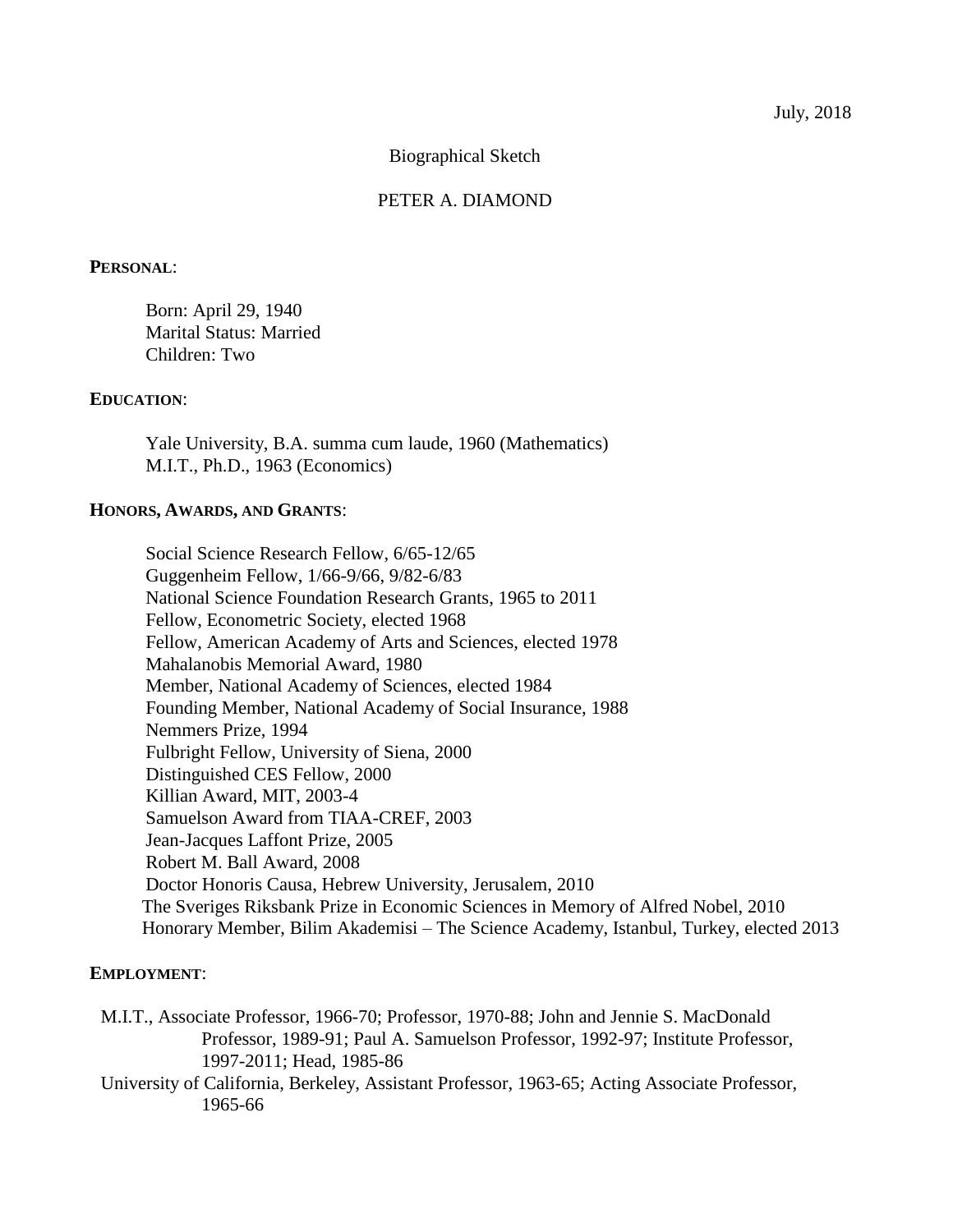### **VISITING APPOINTMENTS**:

Churchill College, Cambridge, 1965-66 University College, Nairobi, 6/68-1/69 Hebrew University, Jerusalem, 1/69-6/69 Nuffield College, Oxford, 6/69-9/69 Balliol College, Oxford, 1973-74 Harvard University, 1977-78, 9/81-1/82, 1982-3, 1989-90, 1991-2 European University Institute, 3/92 University of Siena, 4-6/2000 Federal Reserve Bank of Boston, 2011-13 Federal Reserve Bank of New York, spring 2014-2018 New York University, spring. 2014-2018

### **PROFESSIONAL ACTIVITY**:

Journal of Economic Theory, Associate Editor, 1969-71 Journal of Public Economics, Associate Editor, 1971-86, Co-editor, 1986-1995, Advisory Editor, 1996- Chairman, Air Freight Study Group, Ministry of Planning, Kenya, 1968-69 Member, Panel on Social Security Financing consulting to U.S. Senate Finance Committee, 1974-75 Member, Consultant Panel on Social Security of the Congressional Research Service, 1975- 76 Consultant to National Commission on Social Security, 1980 American Economic Review, Board of Editors, 1979-81 Econometric Society, Council, 1981-86; 2nd Vice President, 1989; 1st Vice President, 1990; President, 1991; Past President, 1992 American Economic Association, Vice-President, 1986, President-Elect 2002, President 2003, Past-President, 2004. Member, Panel of Technical Experts consulting to Advisory Council on Social Security, 1989-90 Chair, Expert Panel on the Future of Retirement Income and Health Care Financing consulting to Advisory Council on Social Security, 1991 Member, Chief Justice's Commission on the Future of the Courts, Massachusetts, 1991-92 Member, Behavioral Economics Roundtable, Russell Sage Foundation, 1993- Member, Panel on Trends and Issues in Retirement Savings consulting to Advisory Council on Social Security, 1994-95 National Academy of Social Insurance, President, 1994-97; Chair of Board, 1996-98;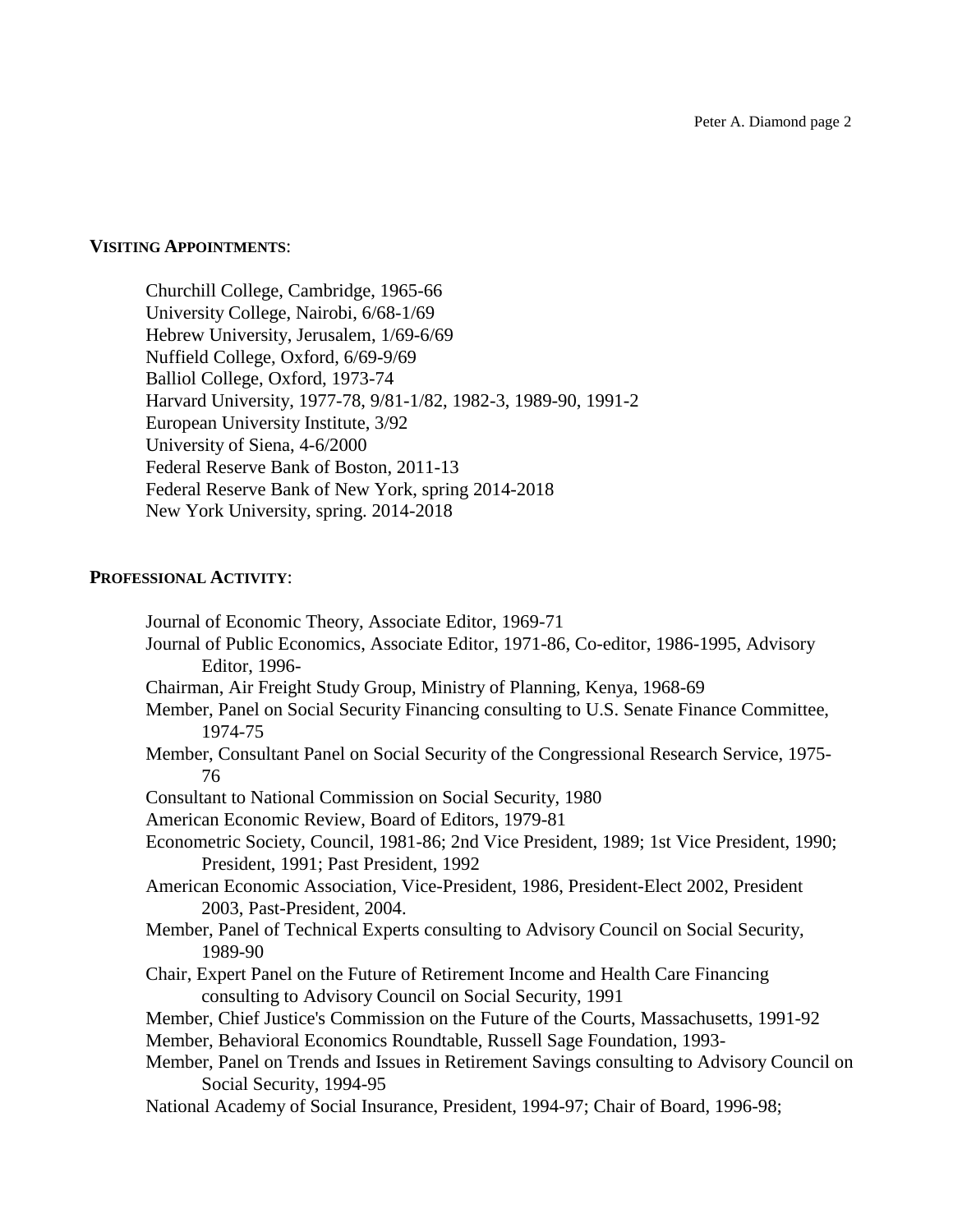Board member, 1998-2001 Member, Panel on Retirement Income Modeling, National Academy of Sciences, 1995 Chair, Panel on Privatization of Social Security, National Academy of Social Insurance, 1996-98 Member, COSEPUP, National Academy of Sciences, 1997-2000 Member, Blue Ribbon Panel on the State's Retirement Group Classification System, Committee on Public Service, Massachusetts Legislature, 2006 Member, Special Commission to Study the Massachusetts Contributory Retirement Systems, 2009 Research Associate, National Bureau of Economic Research, since 1991 CESifo, Research Fellow Center for Retirement Research at Boston College, affiliated researcher Western Economics Association International, Vice President, 2014-15, President-elect, 2015-16, President, 2016-17. Eastern Economics Association, Vice President, 2018

# **BOOKS**

- 1. Uncertainty in Economics, Readings and Exercises (edited with M. Rothschild), San Diego: Academic Press, 1978, revised edition, 1989.
- 2. A Search Equilibrium Approach to the Micro Foundations of Macroeconomics, 1982 Wicksell Lectures, Cambridge: MIT Press, 1984.
- 3. Growth, Productivity, Unemployment: Essays to Celebrate Bob Solow's Birthday, Cambridge: MIT Press, 1990 (edited volume).
- 4. On Time: Lectures on Models of Equilibrium, Churchill Lectures, Presented May 4, 5, 1993 at Cambridge University, Cambridge: Cambridge University Press, 1994.
- 5. Social Security: What Role for the Future? (Edited with D. Lindeman, and H. Young), Washington: Brookings, 1996.
- 6. Issues in Privatizing Social Security, Report of an Expert Panel of the National Academy of Social Insurance, Cambridge: MIT Press, 1999.
- 7. Social Security Reform, the 1999 Lindahl Lectures, Oxford: Oxford University Press, 2002.
- 8. Taxation, Incomplete Markets and Social Security the 2000 Munich Lectures, Cambridge: MIT Press, 2002.
- 9. Saving Social Security: A Balanced Approach (with Peter R. Orszag) Washington: Brookings Institution Press, 2004, revised edition 2005.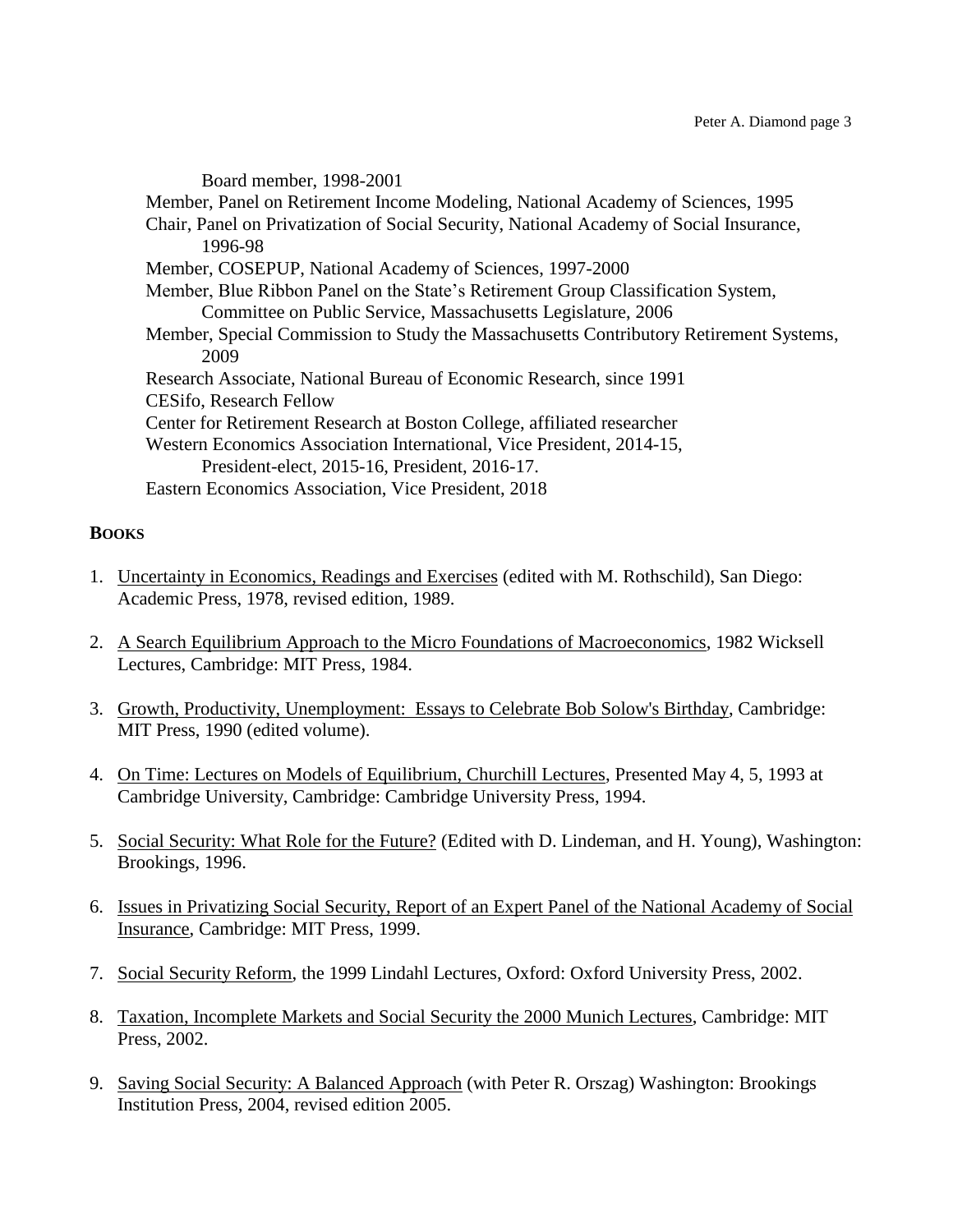- 10. Behavioral Economics and Its Applications (edited with Hannu Vartiainen), Princeton: Princeton University Press, 2007.
- 11. Reforming Pensions: Principles and Policy Choices (with Nicholas Barr), Oxford: Oxford University Press, 2008.
- 12. Pension Reform: A Short Guide (with Nicholas Barr), Oxford: Oxford University Press, 2010 (also available in Chinese, Polish, and Spanish).

## **PUBLISHED PAPERS**:

- 1. "Stationary Utility and Time Perspective" (with T. C. Koopmans and R. E. Williamson), *Econometrica*, 32 (1/2), January-April 1964, 82-100.
- 2. "Optimal Growth in a Model of Srinivasan," *Yale Economic Essays*, Spring 1964, 273-277.
- 3. "The Evaluation of Infinite Utility Streams," *Econometrica*, 33 (1), January 1965, 170-177.
- 4. "Disembodied Technical Change in a Two-Sector Model," *Review of Economic Studies*, XXXII (2), April 1965, 161-168.
- 5. "On the Cost of Tax Exempt Bonds," *Journal of Political Economy*, LXXIII (4), August 1965, 399-403.
- 6. "Technical Change and the Measurement of Capital and Output," *Review of Economic Studies*, XXXII, October 1965, 289-298.
- 7. "National Debt in a Neoclassical Growth Model," *American Economic Review*, LV (5), Part 1, December 1965, 1126-1150.
- 8. "Optimal Paths of Capital Accumulation under the Minimum Time Objective A Comment," *Econometrica*, 34 (4), October 1966, 886-887.
- 9. "The Role of a Stock Market in a General Equilibrium Model with Technological Uncertainty," *American Economic Review*, LVII (4), September 1967, 759-776.
- 10. "Cardinal Welfare, Individualistic Ethics, and Interpersonal Comparison of Utility: Comment," *Journal of Political Economy*, 75 (5), October 1967, 765-766.
- 11. "Negative Taxes and the Poverty Problem A Review Article," *National Tax Journal*, XXI (3), September 1968, 288-303.
- 12. "The Opportunity Costs of Public Investment: Comment," *Quarterly Journal of Economics*, LXXXII, November 1968, 682-688.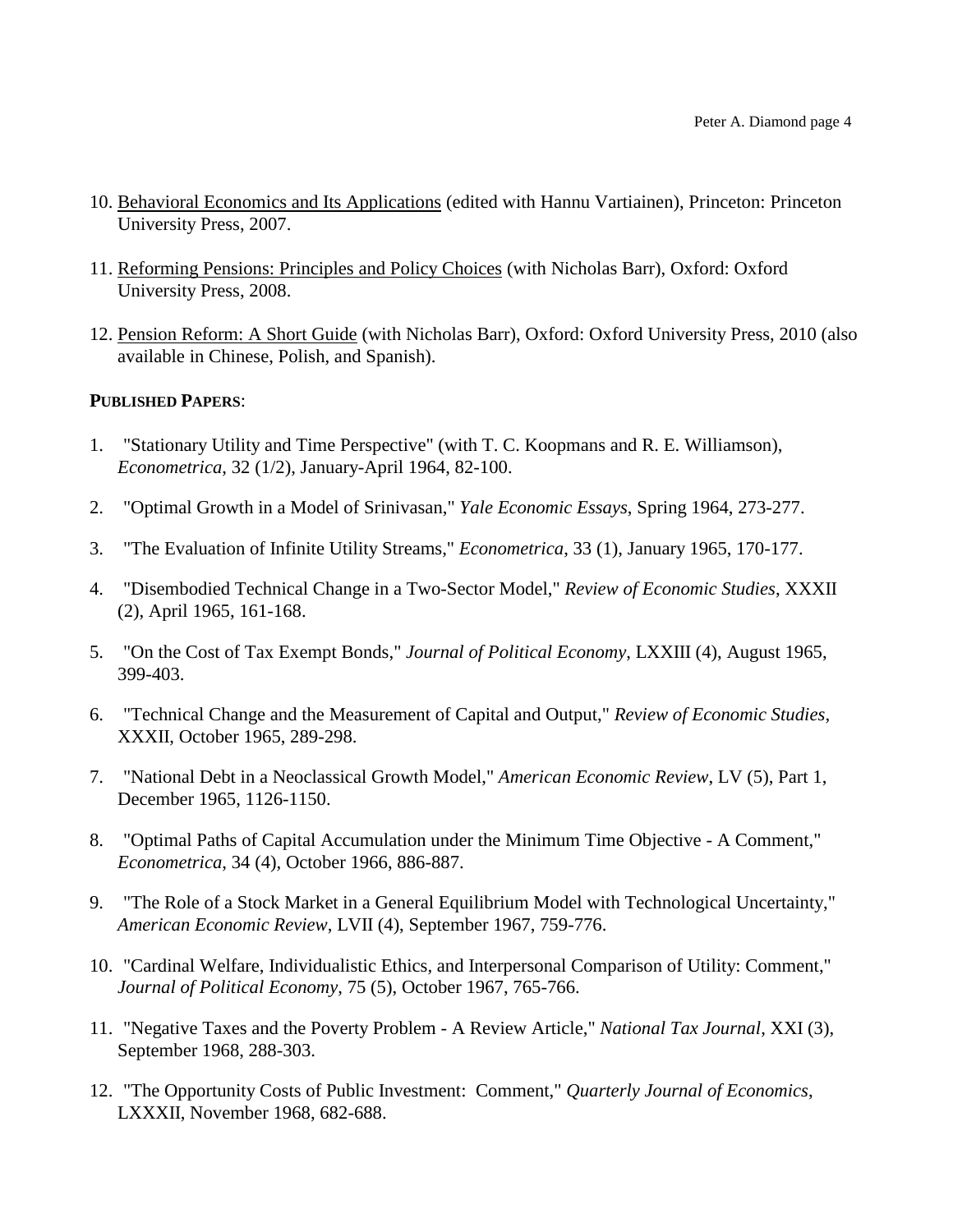- 13. "Effective Protection of the East African Transfer Taxes," *East African Economic Review*, December 1968, 37-48.
- 14. "On the Economics of Tourism," *East African Economic Review*, December 1969, 53-62.
- 15. "Incidence of an Interest Income Tax," *Journal of Economic Theory*, 2 (3), September 1970, 211- 224.
- 16. "Optimal Taxation and Public Production, I: Production Efficiency" and "II: Tax Rules" (with J.A. Mirrlees), *American Economic Review*, LXI (1), March 1971, 8-27 and LXI (3), Part I, June 1971, 261-278.
- 17. "Customs Valuation and Transport Choice" (with F. Mitchell), *Journal of International Economics*, 1 (1), February 1971, 119-126.
- 18. "A Model of Price Adjustment," *Journal of Economic Theory*, 3 (2), June 1971, 156-168.
- 19. "Implications of the Theory of Rationing for Consumer Choice Under Uncertainty" (with M.E. Yaari), *American Economic Review*, LXII (3), June 1972, 333-343.
- 20. "Aggregate Production with Consumption Externalities" (with J.A. Mirrlees), *Quarterly Journal of Economics*, LXXXVII (1), February 1973, 1 24.
- 21. "Taxation and Public Production in a Growth Setting," in J.A. Mirrlees and N. H. Stern, eds., Models of Economic Growth, (London: MacMillan, 1973).
- 22. "Consumption Externalities and Imperfect Corrective Pricing," *Bell Journal of Economics and Management Science*, 4 (2), autumn 1973, 526-538.
- 23. "Single Activity Accidents," *Journal of Legal Studies*, 3 (1), January 1974, 107-162.
- 24. "Some Uses of the Expenditure Function in Public Finance" (with D. McFadden), *Journal of Public Economics*, 3, February 1974, 3-21.
- 25. "Increases in Risk and in Risk Aversion" (with J. Stiglitz), *Journal of Economic Theory*, 8 (3), July 1974, 337-360.
- 26. "Accident Law and Resource Allocation," *Bell Journal of Economics and Management Science*, 5 (2), autumn 1974, 366-405.
- 27. "Inflation and the Comprehensive Tax Base," *Journal of Public Economics*, 4, August 1975, 227- 244; correction Journal of Public Economics, 16 (1), August 1981, 129.
- 28. "A Many-Person Ramsey Tax Rule," *Journal of Public Economics*, 4, November 1975, 335-342.
- 29. "On the Assignment of Liability: The Uniform Case" (with J.A. Mirrlees), *Bell Journal of*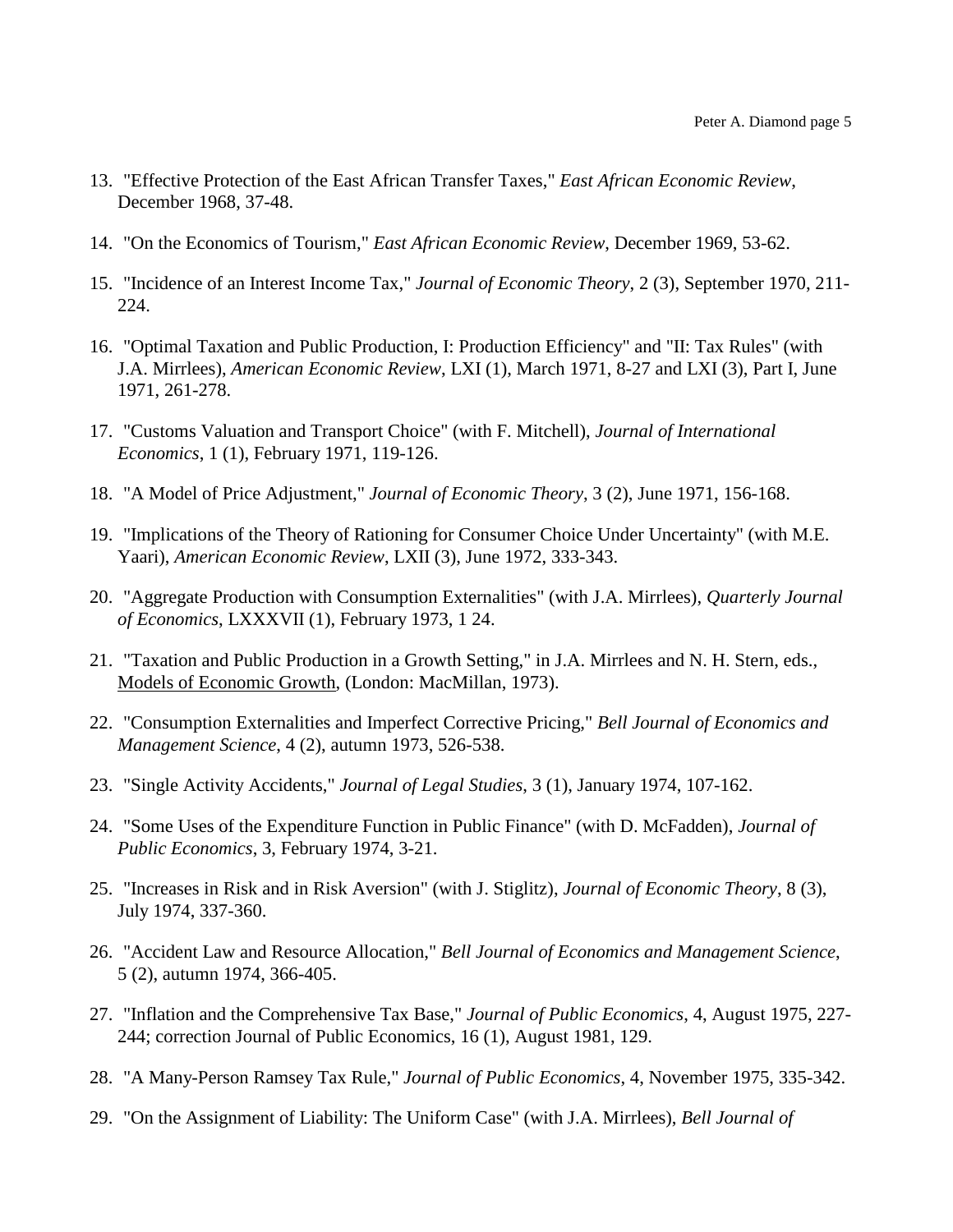*Economics and Management Science*, 6 (2), Autumn 1975, 487-516.

- 30. "Private Constant Returns and Public Shadow Prices" (with J.A. Mirrlees), *Review of Economic Studies*, XLIII (1), February 1976, 41-47.
- 31. "A Model of Lifetime Earnings Patterns" (with R. Anderson and Y. Balcer), in Report of the Consultant Panel on Social Security to the Congressional Research Service, April 1976.
- 32. "Social Security Benefits with a Lengthening Averaging Period" (with Y. Balcer), *Journal of Risk and Insurance*, XLIV (2), June 1977, 259-265.
- 33. "Insurance Theoretic Aspects of Workers' Compensation," in A. Blinder and P. Friedman, ed., Natural Resources, Uncertainty, Dynamics, and Trade: Essays in Honor of Rafael Lusky, 1977.
- 34. "A Framework for Social Security Analysis," *Journal of Public Economics*, 8, 1977, 275-298.
- 35. "Measurement of the Elasticity of Substitution and Bias of Technical Change" (with D. McFadden and M. Rodriguez), in Production Economics: A Dual Approach to Theory and Applications, M. Fuss and D. McFadden, eds. (Amsterdam: North-Holland, 1978).
- 36. "Welfare Analysis of Imperfect Information Equilibria," *Bell Journal of Economics*, 9 (1), Spring 1978, 82-105.
- 37. "Tax Incidence in a Two Good Model," *Journal of Public Economics*, 9 (3), June 1978, 283-299.
- 38. "A Model of Social Insurance with Variable Retirement" (with J.A. Mirrlees), *Journal of Public Economics*, 10, 1978, 295-336.
- 39. "An Equilibrium Analysis of Search and Breach of Contract, I: Steady States" (with E. Maskin), *Bell Journal of Economics*, 10 (1), Spring 1979, 282-316.
- 40. "Research Agenda on Pensions," in T. Gustafson ed., Work Income, and Retirement of the Aged: Report of a Workshop, U.S. Department of Health, Education, and Welfare, 1979.
- 41. "Income Taxation with Fixed Hours of Work," *Journal of Public Economics*, 13, February 1980, 101-110.
- 42. "Efficiency with Uncertain Supply," *Review of Economic Studies*, XLVII, July 1980, 645-651.
- 43. "Optimal Taxation in a Stochastic Economy: A Cobb-Douglas Example" (with L.J. Helms and J.A. Mirrlees), *Journal of Public Economics*, 14, August 1980, 1-29.
- 44. "An Alternative to Steady State Comparisons," *Economic Letters*, 5, 1980, 7-9.
- 45. "Mobility Costs, Frictional Unemployment, and Efficiency," *Journal of Political Economy*, 89 (4), August 1981, 798-812.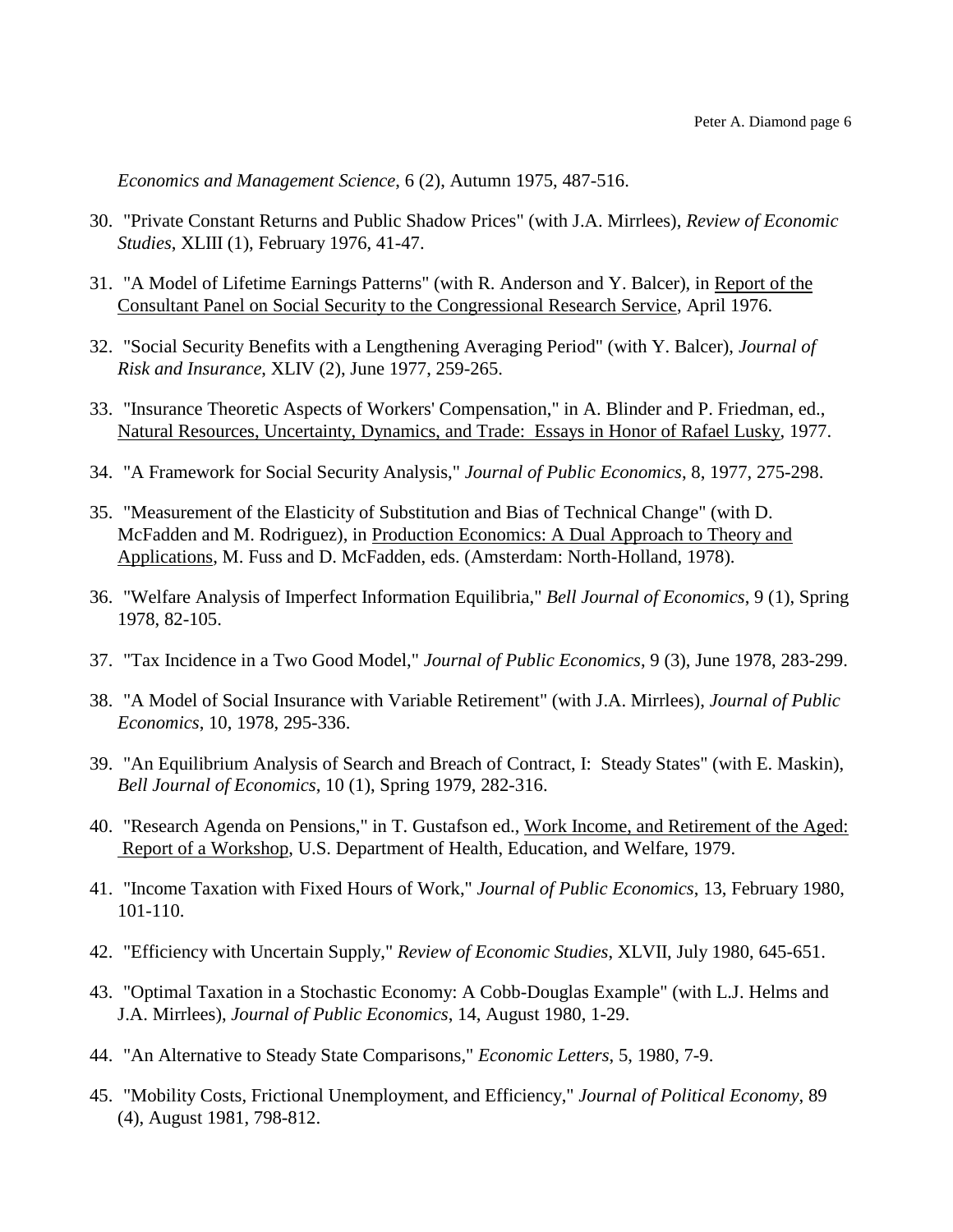- 46. "An Equilibrium Analysis of Search and Breach of Contract II: A Non Steady State Example" (with E. Maskin), *Journal of Economic Theory*, 25 (2), October 1981, 165-195.
- 47. "Wage Determination and Efficiency in Search Equilibrium," *Review of Economic Studies*, XLIX, 1982, 217-227.
- 48. "Protection, Trade Adjustment Assistance, and Income Distribution," in J. Bhagwati, ed., Import Competition and Response, NBER (Chicago: University of Chicago Press, 1982).
- 49. "Aggregate Demand Management in Search Equilibrium," *Journal of Political Economy*, 90 (5), 1982, 881-94.
- 50. "Money in Search Equilibrium," *Econometrica*, 52 (1), January 1984, 1-20.
- 51. "Individual Retirement and Savings Behavior" (with J. Hausman), *Journal of Public Economics*, 23, (1/2), February/March 1984, 81-114.
- 52. "Retirement and Unemployment Behavior of Older Men" (with J. Hausman), in H.J. Aaron and G. Burtless, eds., Retirement and Economic Behavior (Washington, D.C.: The Brookings Institution, 1984), 97-134.
- 53. "Insurance Aspects of Pensions" (with J.A. Mirrlees), in D. Wise, ed., Pensions, Labor and Individual Choice, NBER (Chicago: University of Chicago Press, 1985), 317-356.
- 54. "The Distribution of Inventory Holdings in a Pure Exchange Barter Search Economy" (with J. Yellin), *Econometrica*, 53 (2), March 1985, 409-432.
- 55. "Payroll-Tax Financed Social Insurance with Variable Retirement" (with J.A. Mirrlees), *Scandinavian Journal of Economics*, 88 (1), 1986, 25-50.
- 56. "Comment on K.G. Jungenfelt, 'Intertemporal Aspects of Learning New Techniques: Implications for Efficiency and Distribution,'" *Scandinavian Journal of Economics*, 88 (1), 1986, 189-194.
- 57. "Consumer Differences and Prices in a Search Model," *Quarterly Journal of Economics*, May 1987, 429-436.
- 58. "Credit in Search Equilibrium," in Institute of Economics, Academia Sinica, Symposium on Monetary Theory, 1987, revised version in M. Kohn and S.-C. Tsiang eds., Finance Constraints, Expectations, and Macroeconomics (Oxford: Oxford University Press, 1988), 95-119.
- 59. "Equilibrium without an Auctioneer," in T. Bewley, ed., Advances in Economic Theory, (Cambridge: Cambridge University Press, 1987), 363-78.
- 60. "Multiple Equilibria in Models of Credit," *American Economic Review Papers and Proceedings*,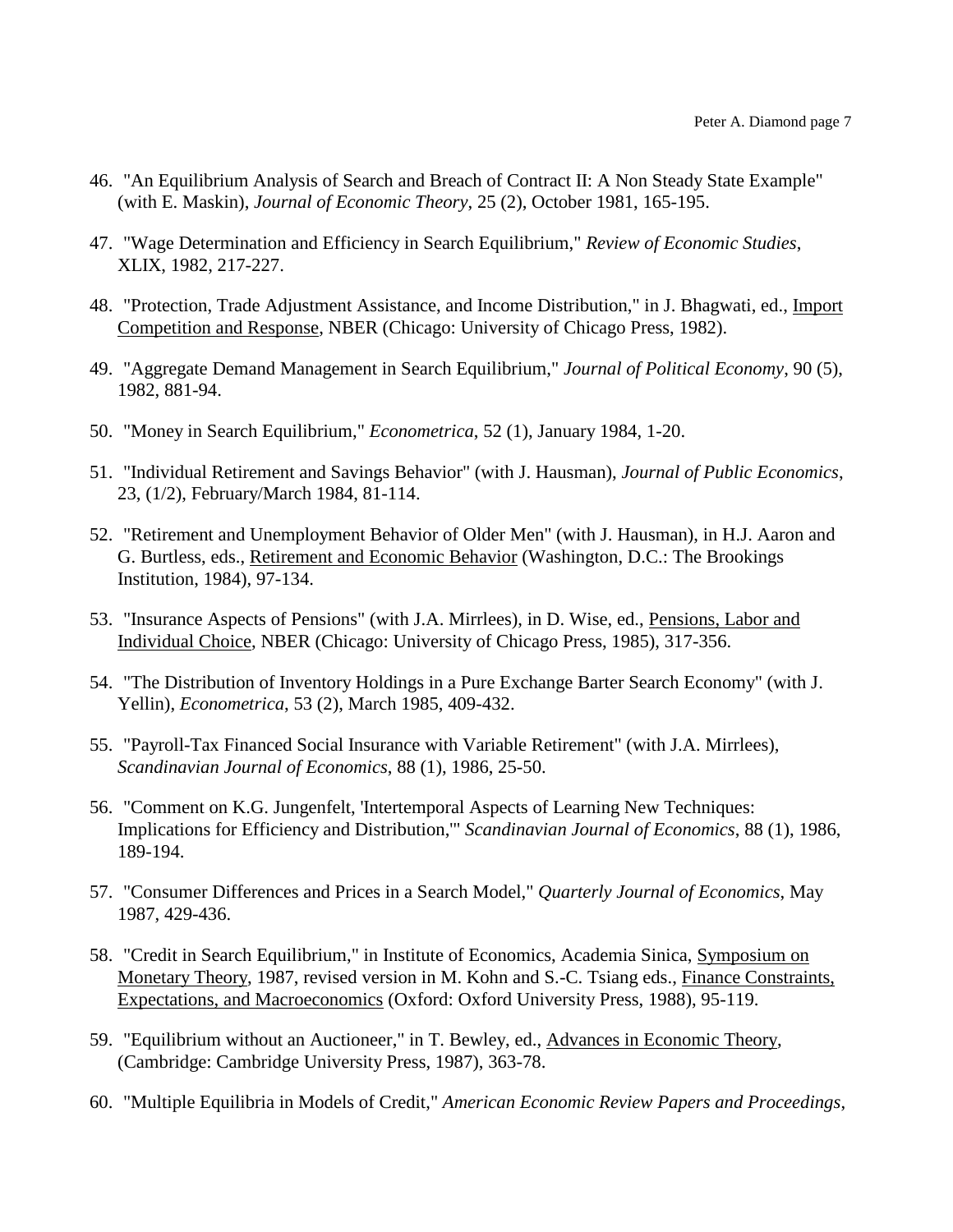77 (2), May 1987, 82-86.

- 61. "Optimal Tax Theory and Development Policy: Directions for Future Research," in Newbery and Stern, eds., The Theory of Taxation for Developing Countries (Oxford: Oxford University Press, 1987), 639-647.
- 62. "Search Theory," in The New Palgrave, MacMillan Press, 1987.
- 63. "Pricing and the Distribution of Money Holdings in a Search Economy, II" (with J. Yellin), in W. Barnett and K. Singleton eds., New Approaches to Monetary Economics (Cambridge: Cambridge University Press, 1987), 311-324.
- 64. "Rational Expectations Business Cycles in Search Equilibrium" (with D. Fudenberg), *Journal of Political Economy* XCVII, 1989, 606-19; correction *Journal of Political Economy* XCIX (1), 1991, 218-219.
- 65. "The Beveridge Curve" (with O. Blanchard), *Brookings Papers on Economic Activity*, 1: 1989, 1- 76.
- 66. "Comment on Murphy, Shleifer, and Vishny," NBER Macroeconomics Annual, 1989.
- 67. "Pairwise Credit in Search Equilibrium," *Quarterly Journal of Economics*, May 1990, 285-319.
- 68. "Inventories and Money Holdings in Search Equilibrium" (with J. Yellin), *Econometrica*, 58 (4), July 1990, 929-950.
- 69. "The Aggregate Matching Function" (with O. Blanchard), in P. Diamond, ed., Growth, Productivity, Unemployment: Essays to Celebrate Bob Solow's Birthday (Cambridge: MIT Press, 1990).
- 70. "The Cyclical Behavior of the Gross Flows of U.S. Workers" (with O. Blanchard), *Brookings Papers on Economic Activity* 2, 1990, 85-155.
- 71. "Optimal Taxation of Identical Consumers when Markets are Incomplete" (with J.A. Mirrlees), in P.Dasgupta, D. Gale, O. Hart, and E. Maskin, eds., Essays in Honor of Frank Hahn (Cambridge: MIT Press, 1992).
- 72. "The Flow Approach to Labor Markets" (with O. Blanchard), *AER Papers and Proceedings*, May 1992, 354-359.
- 73. "Organizing the Health Insurance Market," *Econometrica* 60 (November 1992), 1233-1254.
- 74. "Search, Sticky Prices, and Inflation," *Review of Economic Studies*, 60 (January 1993) 53-68.
- 75. "On Contingent Valuation Measurement of Nonuse Values" (with J. Hausman), in J. Hausman,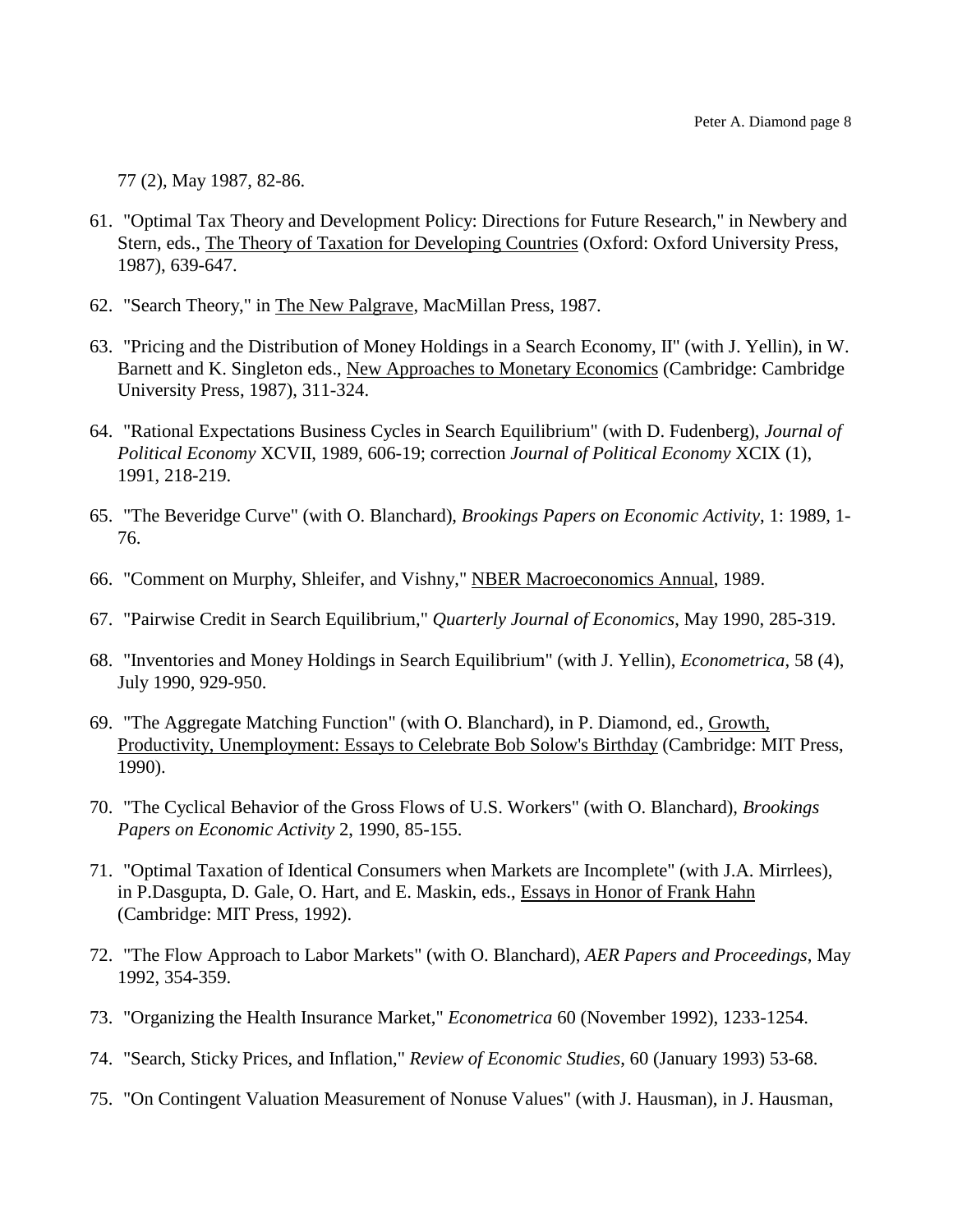ed., Contingent Valuation: A Critical Assessment, Amsterdam: North Holland, 1993.

- 76. "Does Contingent Valuation Measure Preferences? Experimental Evidence" (with J. Hausman, G. Leonard, and M. Denning), in J. Hausman, ed., Contingent Valuation: A Critical Assessment (Amsterdam: North Holland, 1993).
- 77. "Issues in Social Insurance," 1993 Nancy L. Schwartz Memorial Lecture, Northwestern University, in Frontiers of Research in Economic Theory: The Nancy L. Schwartz Memorial Lectures, 1983-1997, Jacobs, Kalai and Kamein, eds., Cambridge University Press, 1998.
- 78. "Pension Reform in a Transition Economy: Notes on Poland and Chile," in O. Blanchard, K. Froot, and J. Sachs, eds., The Transition in Eastern Europe, Chicago; University of Chicago Press, 1994.
- 79. "Integrating Allocation and Stabilization Budgets," in J. Quigley and E. Smolensky, eds., Modern Public Finance, Cambridge: Harvard University Press, 1994.
- 80. "Privatization of Social Security: Lessons from Chile," *Revista de Análisis Económico*, 9 (Junio 1994) 21-23; revised version in P. Diamond, D. Lindeman, and H. Young (eds.), Social Security: What Role for the Future?, Washington: Brookings, 1996.
- 81. "Ranking, Unemployment Duration and Wages" (with O. Blanchard), *Review of Economic Studies*, 60 (July 1994) 417-434.
- 82. "Social Security Reform," (with S. Valdes-Prieto) in The Chilean Economy, B. Bosworth, R. Dornbusch, R. Laban, eds., Washington D. C.: Brookings Institution, 1994.
- 83. "Two Improvements in the Clinton Health Reform," *Journal of Economic Perspectives*, 8 (3), Summer 1994, 61-66.
- 84. "Contingent Valuation: Is Some Number Better than No Number?" (with J. Hausman), *Journal of Economic Perspectives*, 8 (4), Fall 1994, 45-64.
- 85. "Economic Aspects of Optimal Disability Insurance," (with E. Sheshinski), *Journal of Public Economics*, 57 (1), May 1995, 1-23.
- 86. "Government Provision and Regulation of Economic Support in Old Age," in Bruno and Plesovic (eds.), Annual Bank Conference on Development Economics, 1995, Washington DC: The World Bank, 83-103.
- 87. "Contingent Valuation Measurement of Nonuse Values," with J. Hausman, ed. R.B. Stewart, Natural Resource Damages: A Legal, Economic, and Policy Analysis, 1995.
- 88. "Discussion of the conceptual underpinnings of the contingent valuation method by A. C. Fisher," in D. Bjornstad and Kahn (eds.), The contingent valuation of environmental resources: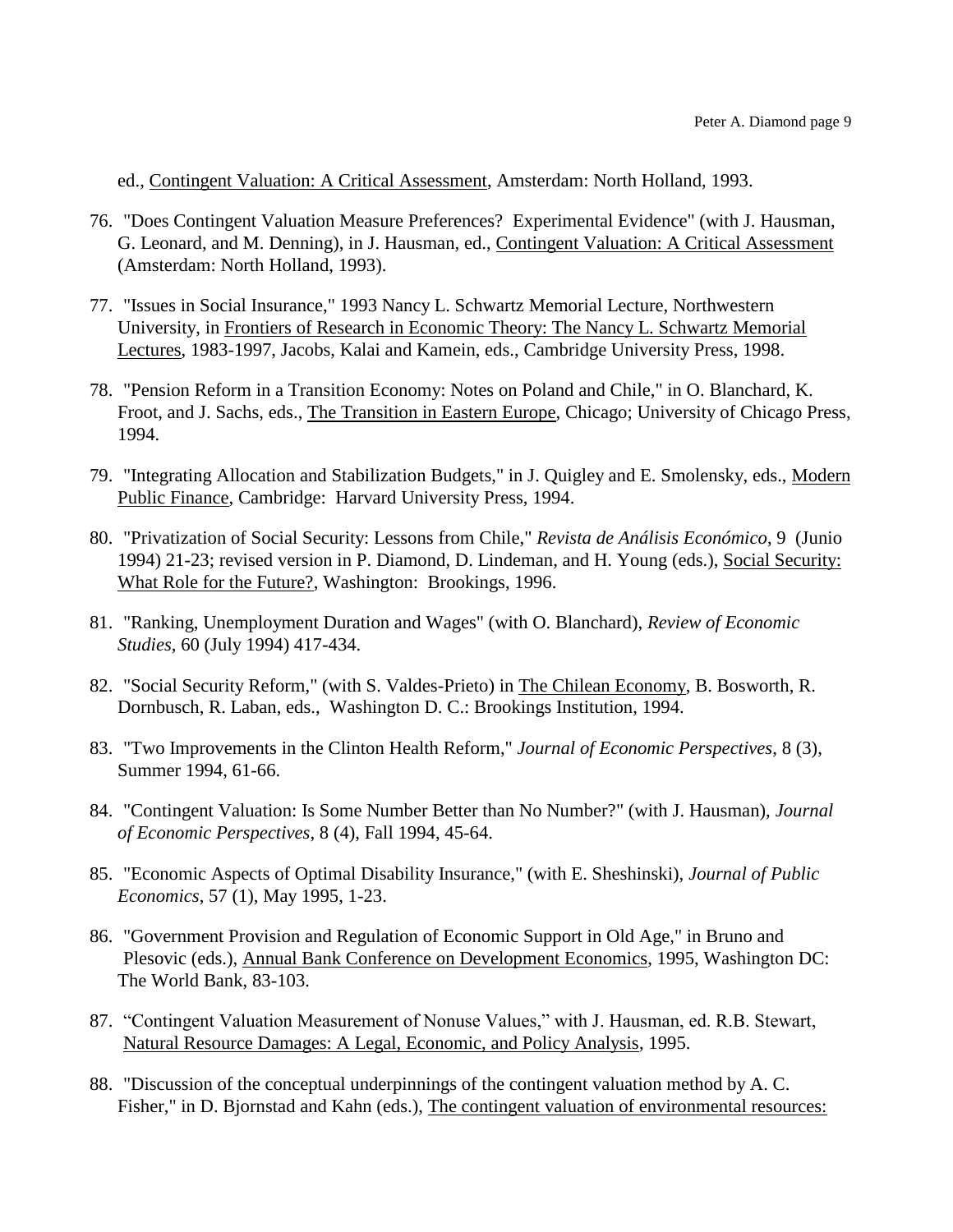methodological issues and research needs, 1996, Edward Elgar, pp. 61-71.

- 89. "Testing the Internal Consistency of Contingent Valuation Surveys," *Journal of Environmental Economics and Management*, 30, 1996, 337-347.
- 90. "Insulation of Pensions from Political Risk," in S. Valdes, (ed.), The Economics of Pensions: Principles, Policies, and International Experience, Cambridge University Press, 1996.
- 91. "On the Political Economy of Trade: Notes of a Social Insurance Analyst," in R. Feenstra, G. Grossman, and D. Irwin (eds.), The Political Economy of Trade Policy: Papers in Honor of Jagdish Bhagwati, MIT Press, 1996.
- 92. "Proposals to Restructure Social Security," *Journal of Economic Perspectives*, 10 (3), Summer 1996, 67-88.
- 93. "Public Provision of Pensions: The Doug Purvis Memorial Lecture," *Canadian Public Policy*, 22 (1), March 1996, 1-6.
- 94. "Generational Accounts and Generational Balance: An Assessment," *National Tax Journal*, 49 (4), 1996, 597-607.
- 95. "Money Illusion" (with E. Shafir and A. Tversky), *Quarterly Journal of Economics*, 112 (2), May 1997, 341-374.
- 96. "Macroeconomic Aspects of Social Security Reform," *Brookings Papers on Economic Activity*, 1997, 2, 1-87.
- 97. "Optimal Income Taxation: An Example with a U-Shaped Pattern for the Optimal Marginal Rates," *American Economic Review*, 88 (1), March 1998, 83-95.
- 98. "Managerial Incentives: On the Near Linearity of Optimal Compensation," *Journal of Political Economy* 106(5), 1998, 931-957.
- 99. "Social Security and Retirement in the U.S." (with Jon Gruber), in Gruber and Wise (eds.), Social Security and Retirement around the World, University of Chicago Press,1998.
- 100."Rationing Medical Care An Economist's Perspective," *Economics and Philosophy*, 14, 1998, 1-26.
- 101."The Economics of Social Security Reform," in Arnold, R. D., Graetz, M. J., and Munnell, A. H. (eds.), Framing the Social Security Debate: Values, Politics, and Economics, National Academy of Social Insurance, Brookings Institution Press, 1998, 38-64.
- 102."Social Security Reform with a Focus on Italy," *Rivista Di Politica Economica*, December, 1999.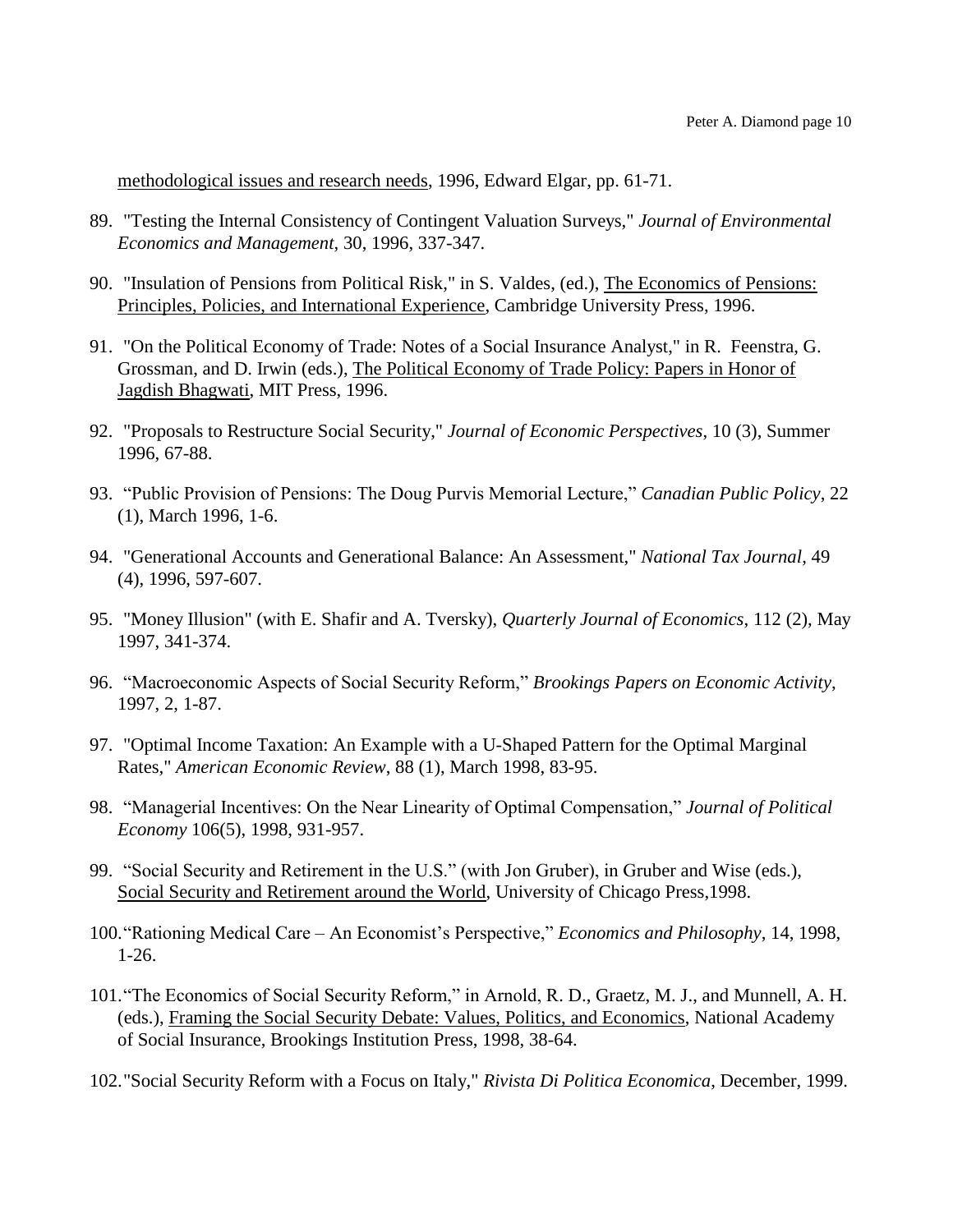- 103."Administrative Costs and Equilibrium Charges with Individual Accounts," in J. Shoven (ed.), Administrative Aspects of Investment-Based Social Security Reform, Chicago: University of Chicago Press, 2000, p. 137-172.
- 104."Social Security Reform with a Focus on Sweden," *Ekonomisk Debatt*, 2000:3 (May).
- 105."What Stock Market Returns to Expect for the Future?" *Social Security Bulletin*, 2000.
- 106."The Long-Term Outlook for Stocks," Challenge, *Taylor & Francis Journals*, vol. 43(2), pages 6-16, March, 2000.
- 107."Adjusting One's Standard of Living: Two Period Models," (with J.A. Mirrlees) in P. J. Hammond and G. D. Myles (eds.), Incentives, Organization, and Public Economics, papers in Honour of Sir James Mirrlees, Oxford; Oxford University Press, 2000.
- 108."Social Insurance with Variable Retirement and Private Saving" (with J.A. Mirrlees), MIT Working Paper 296, 1982, forthcoming in *Journal of Public Economics*.
- 109."Issues in Social Security Reform," in Sheldon Friedman and David Jacobs (eds.), The Future of the Safety Net: Social Insurance and Employee Benefits in the Next Century, IRRA Research Volume, 2001.
- 110."Integrating Punishment and Efficiency Concerns in Punitive Damages for Reckless Disregard of Risks to Others," *Journal of Law, Economics and Organization*, Vol. 18, no. 1, Spring 2002.
- 111."Delays in Claiming Social Security Benefits," (with C. Coile, J. Gruber, and A. Jousten), *Journal of Public Economics*, 84 (2002) 357-385.
- 112."Social Security Reform with a Focus on the Netherlands," *De Economist*, Vol 149, No. 1, March 2001, 81-114.
- 113."Savings and Portfolio Choice in a Two-Period Two-Asset Model," (with Saku Aura and John Geanakoplos), *American Economic Review*, 2002, No. 92 (4), 1185-91.
- 114."Public Finance Theory Then and Now", *Journal of Public Economics*, Vol. 86, no.3, December 2002, 311-318.
- 115."Social Security Investment in Equities," (with John Geanakoplos), *American Economic Review*, Vol. 93, No. 4, September 2003, 1047-1074.
- 116."Quasi-hyperbolic Discounting and Retirement," (with Botond Koszegi), *Journal of Public Economics*, Vol. 87, 2003, 1839-1872.
- 117."Assessing the Plans Proposed by the President's Commission to Strengthen Social Security" (with Peter R. Orszag) *Tax Notes*, July 2002.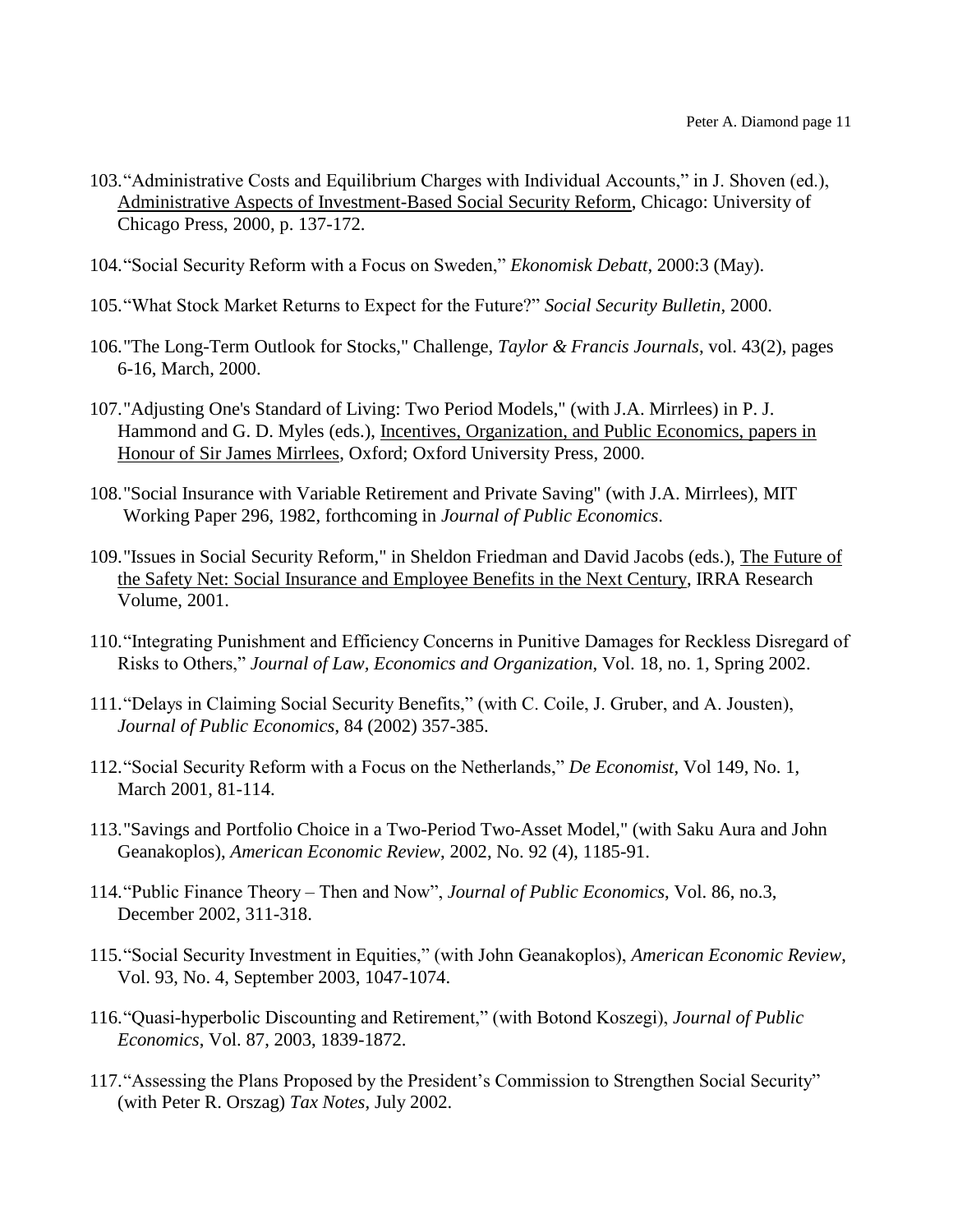- 118."An Assessment of the Proposals of the President's Commission to Strengthen Social Security" (with Peter R. Orszag), Contributions to Economic Analysis & Policy, Berkeley Electronic Press, 2002: Vol. 1: No. 1, Article 10.
- 119."Reforming the GPO and WEP in Social Security" (with Peter Orszag). *Tax Notes*, November 2003.
- 120."Accrual Accounting for Social Security" (with Peter Orszag), *Harvard Journal on Legislation*, Winter 2004, Vol. 41 pp. 173-187.
- 121."Social Security," *American Economic Review*, March 2004, Vol. 94, No. 1, 1-24.
- 122. "Social Security Rules that Vary with Age" in Elsa Fornero and Paolo Sestito (eds.), Pension Systems: Beyond Mandatory Retirement. Edward Elgar, Northampton MA, 2005, Chapter 2, pgs 23-41.
- 123."A Summary of Saving Social Security: A Balanced Approach." (with Peter Orszag), in Rachel Pruchno and Michael A. Smyer, (eds.), Challenges of an Aging Society: Ethical Dilemmas, Political Issues, 2007.
- 124."Designing a Good Pension System" Bank of Italy, 2004.
- 125."Saving Social Security" (with Peter R. Orszag), *Journal of Economic Perspectives*, Spring 2005. Vol 19 No. 2.
- 126."Social Security, the Government Budget and National Savings", in M. Szenberg, L. Ramrattan and A. A. Gottesman (eds) Samuelsonian Economics in the 21st Century, Oxford University Press, 2006.
- 127."Annuities and Welfare" (with Thomas Davidoff and Jeffrey R. Brown), *American Economic Review*, Vol. 95, No. 5, December 2005, pp. 1573-90.
- 128."Reforming Public Pensions in the U.S. and the U.K." *Economic Journal*, Vol. 116, No. 509, February 2006, pp. F94-118.
- 129."Conceptualization of Non-Financial Defined Contribution Systems" in Robert Holzmann and Edward Palmer, eds., Pension Reform, The World Bank, 2006.
- 130."Optimal Tax Treatment of Private Contributions for Public Goods with and without Warm Glow Preferences", *Journal of Public Economics*, Vol. 90, No. 4-5, May 2006, pp. 897-919.
- 131."The Economics of Pensions" (with Nicholas Barr), *Oxford Review of Economics Policy*, Vol. 22. No. 1, Spring 2006, pp. 15-39.
- 132."Système de retraite et vieillissement de la population" Volume 20, pp. 21-49, April 2006.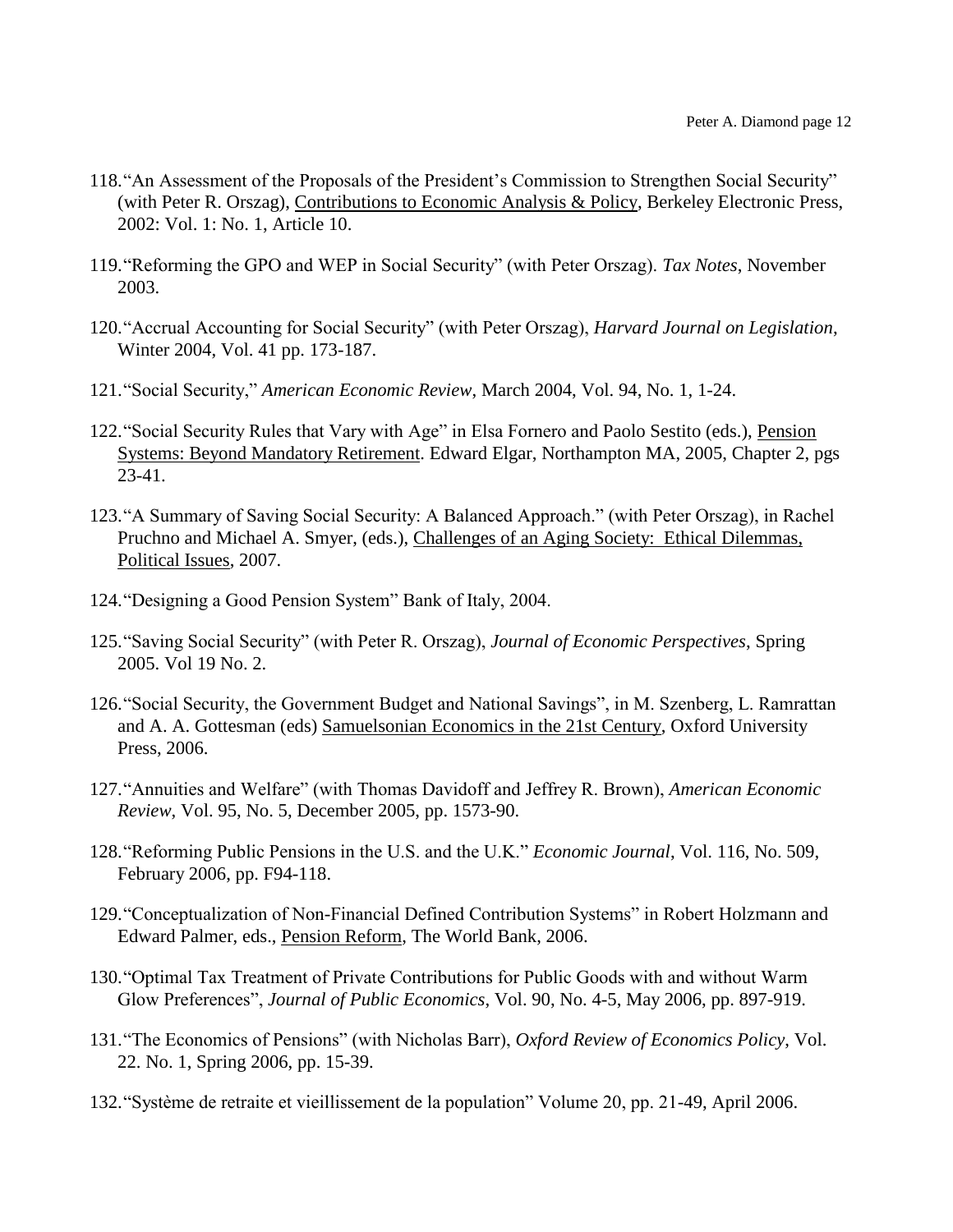("Pensions for an Aging Population") *Revue Française d'Economie*.

- 133."The Public Pension Reform Debate in the U.S. and International Experience" *Risk Management and Insurance Review*, 2006, 9, 1, 1-27.
- 134."Comment on Mikhail Golosov, Aleh Tsyvinski, Iván Werning, New Dynamic Public Finance: A Users Guide, 2006, *NBER Macroeconomics Annual*, 2007.
- 135."An Interview with Peter Diamond," Giuseppe Moscarini and Randall Wright, *Macroeconomic Dynamics*, 11, 543-565, 2007.
- 136."Top-heavy load: Trouble ahead for social security systems, Introduction by Peter A. Diamond," CESifo Forum, Ifo Institute - Leibniz Institute for Economic Research at the University of Munich, vol. 8(3), pages 28-36, October, 2007.
- 137."Behavioral Economics," *Journal of Public Economics*, Vol. 92, Issues 8-9, 1858-1862, 2008.
- 138."Reforming Pensions: Principles, Analytical Errors and Policy Directions," (with N. Barr) *International Social Security Review*, Vol. 562, No.2, 2009.
- 139."The Base for Direct Taxation," (with J. Banks) in Dimensions of Tax Design: The Mirrlees Review, Edited by The Institute for Fiscal Studies (IFS) Oxford University Press for The Institute for Fiscal Studies (Oxford), 2010. Chapter 6, p. 548-648.
- 140."Taxes and Pensions," *Southern Economic Journal*, 76(1) 2-15, 2009.
- 141."Reforming pensions: Lessons from economic theory and some policy directions" (with N. Barr) *Economia*, 2010.
- 142."On the Future of Pensions and Retirements" in Z. Bodie, L. Siegel, and R. Sullivan (eds.) The Future of Life-Cycle Saving and Investing: The Retirement Phase, The Research Foundation of the CFA Institute, 2009.
- 143."Capital Income Taxes with Heterogeneous Discount Rates" (with J. Spinnewijn) *American Economic Journal: Economic Policy*, 3(4) 52-76, November 2011.
- 144."Economic Theory and Tax and Pension Policies," *The Economic Record*, Vol. 87, Special Issue, September, 2011, 2-22.
- 145."Unemployment, Vacancies, Wages," *American Economic Review*, June 2011, 1045-1072.
- 146."The Case for a Progressive Tax: From Basic Research to Policy Recommendations" (with E. Saez), *Journal of Economic Perspectives*, 25(4), 165-190, 2011.
- 147."Cyclical Unemployment, Structural Unemployment," *IMF Economic Review*, 2013, 61, 410–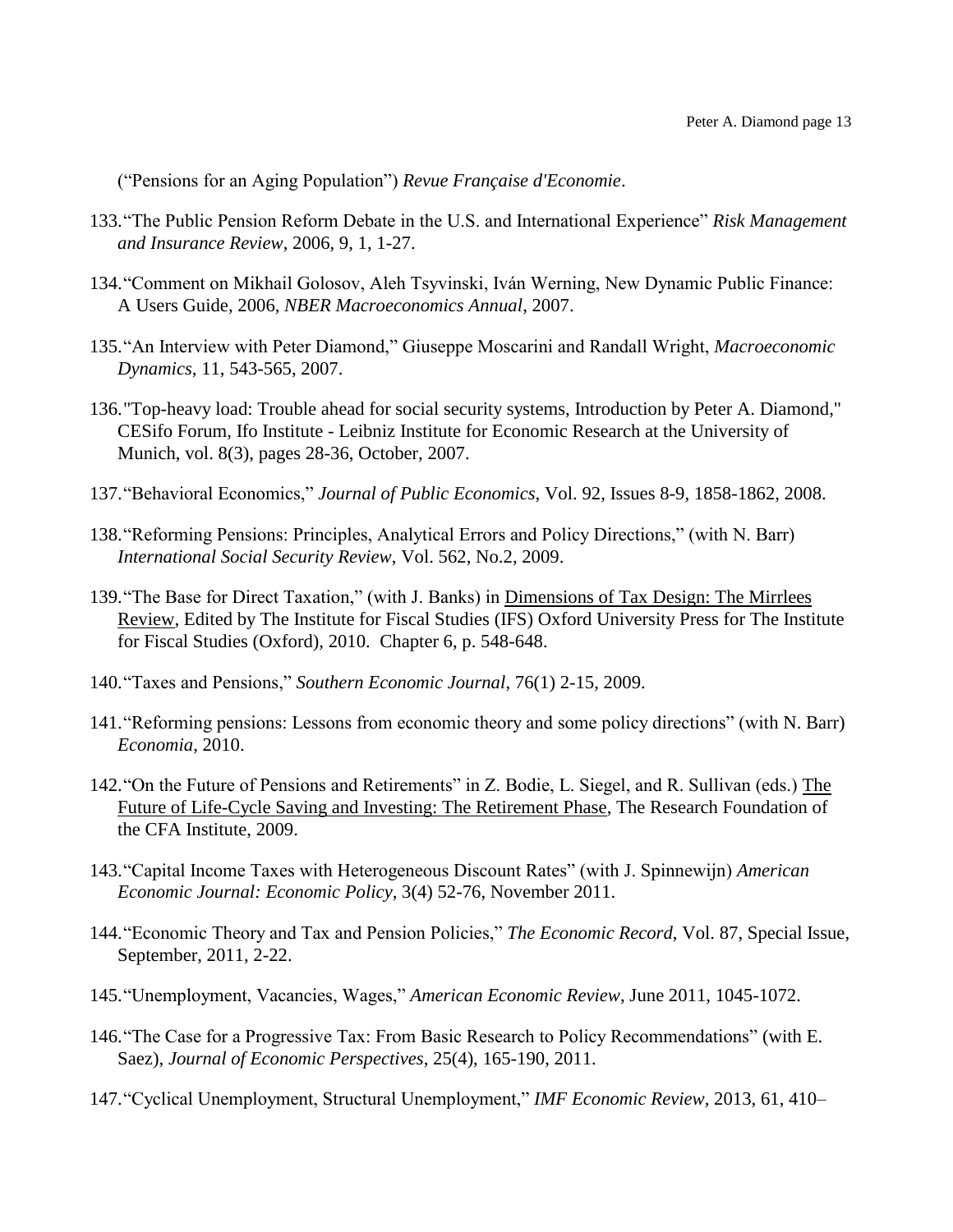455.

- 148."Shifts in the Beveridge Curve" (with A. Sahin), *Research in Economics*, 69, 1, March 2015, 18– 25.
- 149."Reforming pensions in Chile" (with Nicholas Barr), *Polityka Społeczna*, No. 1, 2016, pp. 4-9,
- 150."Addressing the Forces Driving Inequality in the U.S.," *CEP* Vol. 34, No. 3, July 2016, 403–411
- 151."The Future of Social Security," *Economic Inquiry* Vol. 56, No. 2, April 2018, 661–681

### **WORKING PAPERS**:

- 1. "Social Security: A Case for Changing the Earnings Test but Not the Normal Retirement Age."
- 2. "Unemployment and Vacancies in Steady State Growth."
- 3. "Externalities and Efficiency in a Model of Stochastic Job Matching," (with E. Maskin).
- 4. "Ignorance and Monetary Policy."
- 5. "Search, Sticky Prices and Deflation," (with L. Felli).
- 6. "Search, Sticky Prices and Inflation with Consumer Differences."
- 7. "Ranking, Unemployment Duration and Training Costs," (with O. Blanchard).
- 8. "Universal Group Health Insurance: Another Approach."
- 9. "Efficiency with Non-rational Defendants: Punitive and Vicarious Punitive Damages".
- 10. "Optimal Taxation and the Le Chatelier Principle" (with J. Mirrlees).
- 11. Comment on "Fiscal Uncertainty and How to Deal with It" by Alan Auerbach
- 12. Disaggregating the Matching Function (with A. Sahin), 2016

### **Reports and Issue Briefs:**

1. Report of Panel on Social Security Financing consulting to U.S. Senate Finance Committee, 1975.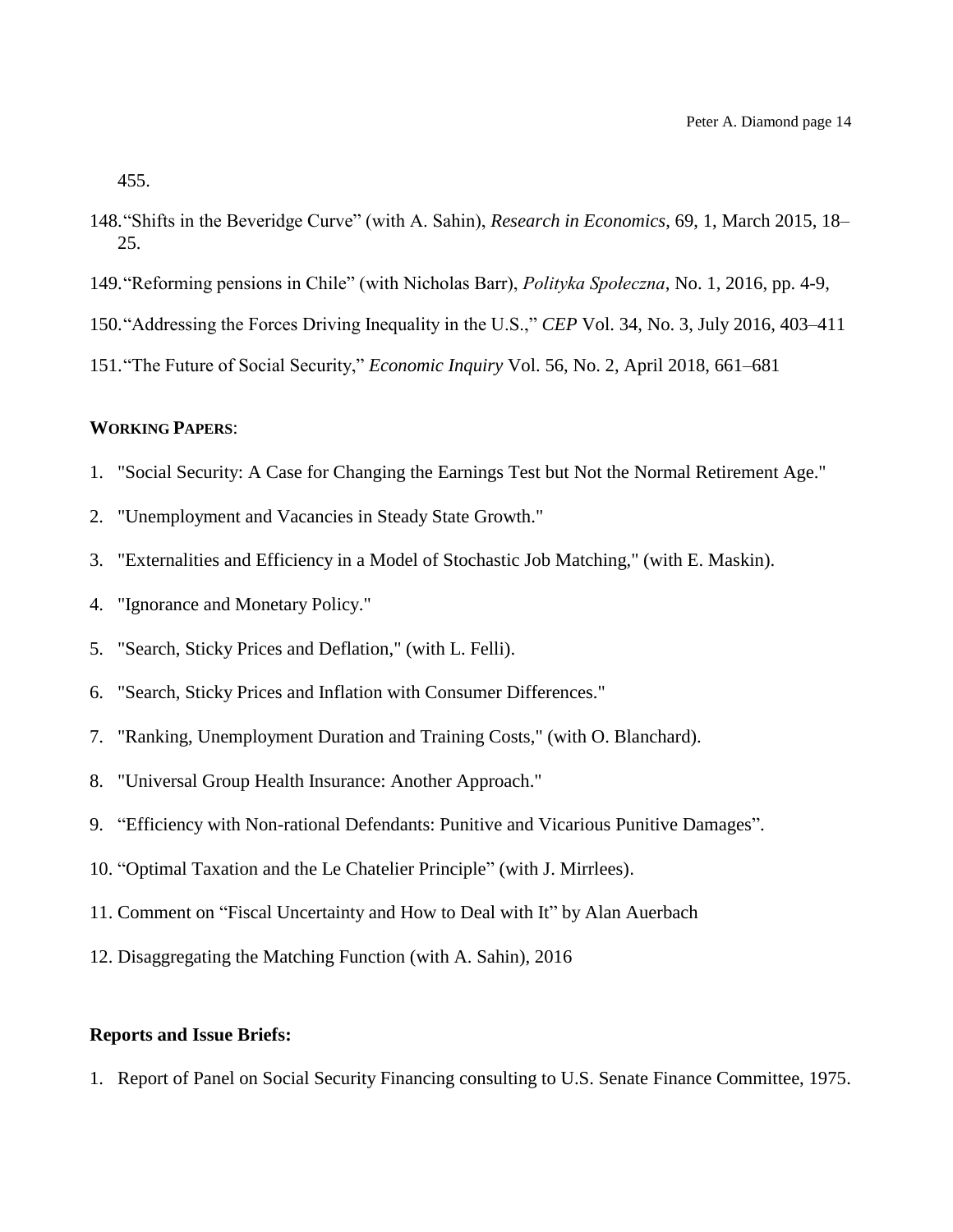- 2. Report of the Consultant Panel on Social Security to the Congressional Research Service, August, 1976.
- 3. Income Security and Health Care: Economic Implications 1991-2020, An Expert Panel Report to the Advisory Council on Social Security, 1991.
- 4. Social Security Reform in China: Issues and Options, 2005.
- 5. Report of the Blue Ribbon Panel on Massachusetts Public Employees' Pension Classification System, 2006
- 6. Economic Globalisation and Swedish Pensions, 2009.
- 7. Final Report of the Special Commission to Study the Massachusetts Contributory Retirement Systems, 2009.
- 8. Pension Reform in China: Issues, Options and Recommendations (with Nicholas Barr), 2010.
- 9. Problems with State-Local Final Pay Plans and Options for Reform (with Alicia H. Munnell, Gregory Leiserson and Jean-Pierre Aubry), Center for Retirement Research at Boston College, Number 12, August 2010.
- 10. Improving Sweden's Automatic Pension Adjustment Mechanism (with Nicholas Barr), Center for Retirement Research at Boston College, Issue Brief 11-2, January, 2011.
- 11. Structural Unemployment, 2013, Public Policy Brief 13-6, Federal Reserve Bank of Boston.
- 12. 2015 Technical Panel on Assumptions and Methods, Report to the Social Security Advisory Board, September 2015. http://ssab.gov/About-The-Board/Technical-Panels#2015%20Technical%20Panel
- 13. Designing a default structure, Submission to the Inquiry into Superannuation: Assessing Efficiency and Competitiveness, (with Nicholas Barr), September 2017.
- 14. Response to *Superannuation: Assessing Efficiency and Competitiveness: Productivity Commission Draft Report*, July 2018, (with Nicholas Barr).
- 15. Discounting the Long-Run, (with Tobias Adrian, Richard Crump, and, Rui Yu) Liberty Street Economics, New York Federal Reserve Bank, August 31, 2015. *libertystreeteconomics.newyorkfed.org/2015/08/discounting-the-long-run.html*
- 16. Forecasting interest rates over the Long-Run, (with Tobias Adrian, Richard Crump, and, Rui Yu) Liberty Street Economics, New York Federal Reserve Bank, July 18, 2016.